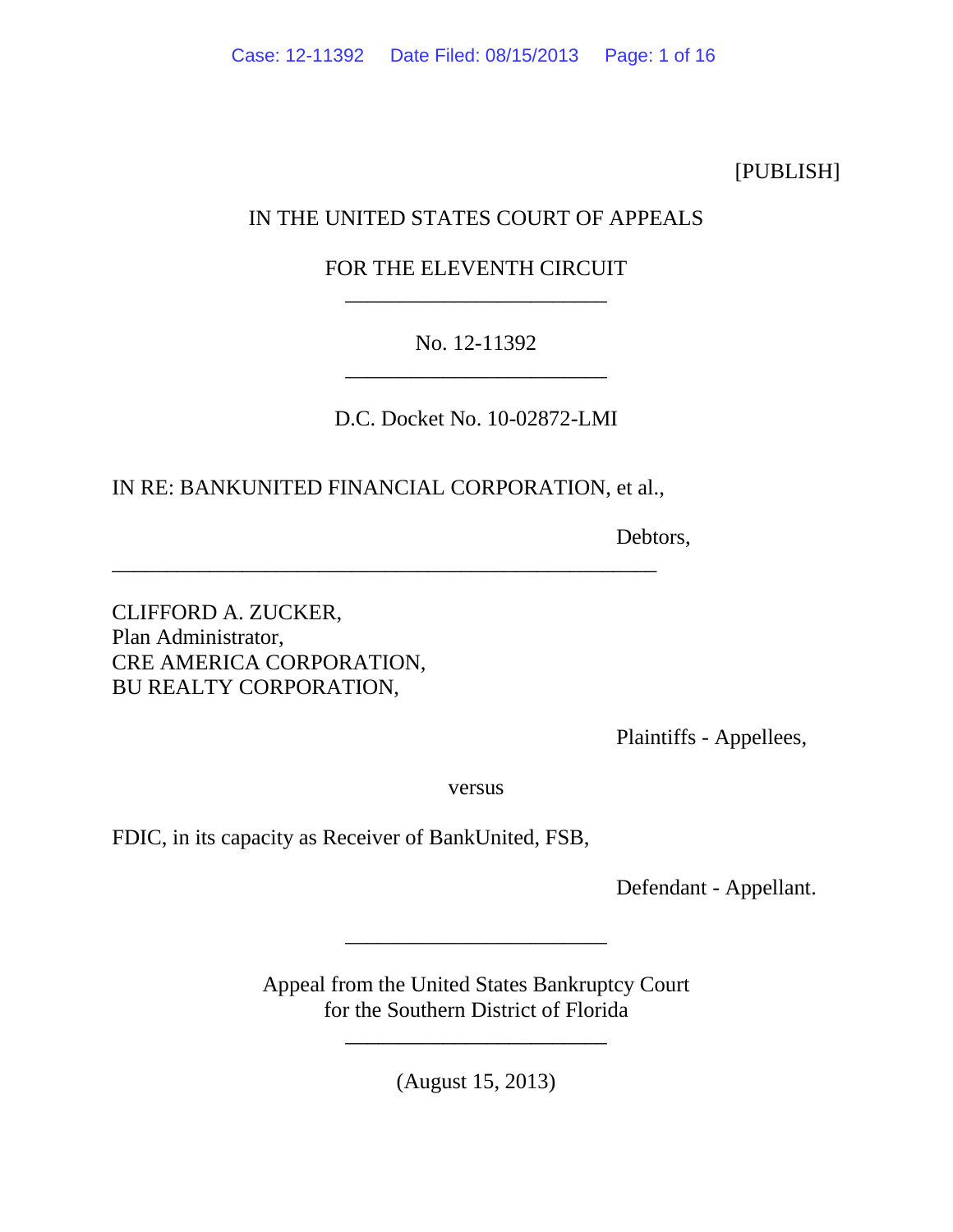Before TJOFLAT, PRYOR, and FAY, Circuit Judges.

TJOFLAT, Circuit Judge:

I.

United States Department of Treasury regulations provide that a parent corporation may file in its own name a consolidated income tax return for itself and its subsidiary corporations (the "Consolidated Group" or "Group").<sup>[1](#page-1-0)</sup> In addition to filing the tax return in its own name, the parent corporation receives in its name any income tax refunds due the members of the Consolidated Group.<sup>[2](#page-1-1)</sup> Federal law does not govern the allocation of the Group's tax refunds; hence, a parent and its subsidiaries are free to provide for the allocation of tax refunds by contract.

This case involves the allocation of tax refunds pursuant to a Tax Sharing Agreement ("TSA") entered into in 1997 by two members of a Consolidated Group, the parent corporation, called BankUnited Financial Corporation (the

<span id="page-1-0"></span><sup>&</sup>lt;u>1</u> <sup>1</sup> 26 C.F.R. § 1.1502-77 ("[T]he common parent . . . is the sole agent (agent for the group) that is authorized to act in its own name with respect to all matters relating to the tax liability for the consolidated return year . . . . No subsidiary has authority to act for or to represent itself in any matter . . . ."); id. ("[A]ny refund is made directly to and in the name of the common parent  $\dots$ .").

<span id="page-1-1"></span> $2$  "[The consolidated tax return] regulations are basically procedural in purpose and were adopted solely for the convenience and protection of the federal government." In re Rob Richards Chrysler-Plymouth Corp., 473 F.2d 262, 265 (9th Cir. 1973); In re First Cent. Fin. Corp., 269 B.R. 481, 489 (Bankr. E.D.N.Y. 2001) ("[U]nder applicable I.R.S. regulations, a parent company acts as agent for the consolidated group in filing consolidated tax returns [but] this agency is purely procedural in nature, and does not affect the entitlement as among the members of the Group to any refund paid by the I.R.S.").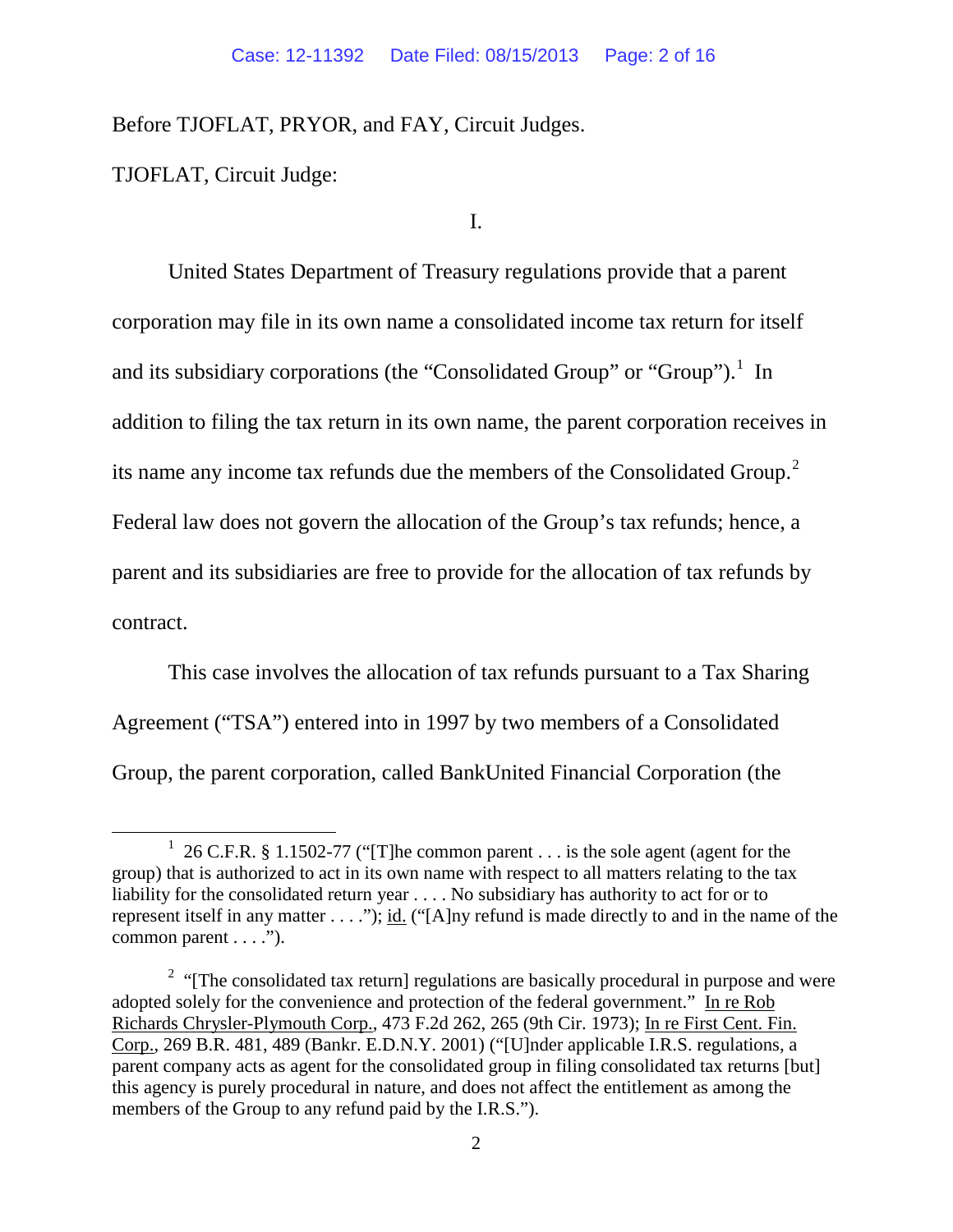"Holding Company"), and one of its subsidiaries, called BankUnited FSB (the "Bank"), the principal operating entity for the Consolidated Group. The TSA was entered into for the benefit of the Holding Company, the Bank, and the remaining subsidiaries in the Group.

The TSA provides that, whereas the Holding Company files the Group's income tax return, the Bank pays all of the taxes due. Within thirty days after the return is filed and the taxes are paid, the members of the Group reimburse the Bank for their share of the taxes the Bank paid. The TSA also provides that the Bank, within thirty days of the Holding Company's filing of an income tax return, pay the member of the Group any tax refund it expects or is entitled to receive.

On May 21, 2009, the Office of Thrift Supervision closed the Bank and appointed the Federal Deposit Insurance Corporation ("FDIC") as the Bank's receiver. The next day, the Holding Company petitioned the United States Bankruptcy Court for the Southern District of Florida for relief under Chapter 11 of the Bankruptcy Code.<sup>[3](#page-2-0)</sup> After the Holding Company filed the petition, the Holding Company and the Bank requested refunds from the Internal Revenue Service ("IRS") for fiscal years 2007 and 2008 in the respective sums of

<span id="page-2-0"></span><sup>3</sup>  $3\,$  In re BankUnited Financial Corp., No. 09-19940 (S.D. Fla. filed May, 22, 2009). In addition to the Holding Company, two of its subsidiaries, BankUnited Financial Services, Inc., and CRE America Corporation, also petitioned the Bankruptcy Court for Chapter 11 relief. The court consolidated the cases, which explains why these subsidiaries are shown as plaintiffs and appellees along with the Holding Company and BU Realty Corporation, a Holding Company subsidiary that is not in bankruptcy. In this opinion, we refer to the plaintiffs and appellees as the Holding Company unless otherwise necessary for the context.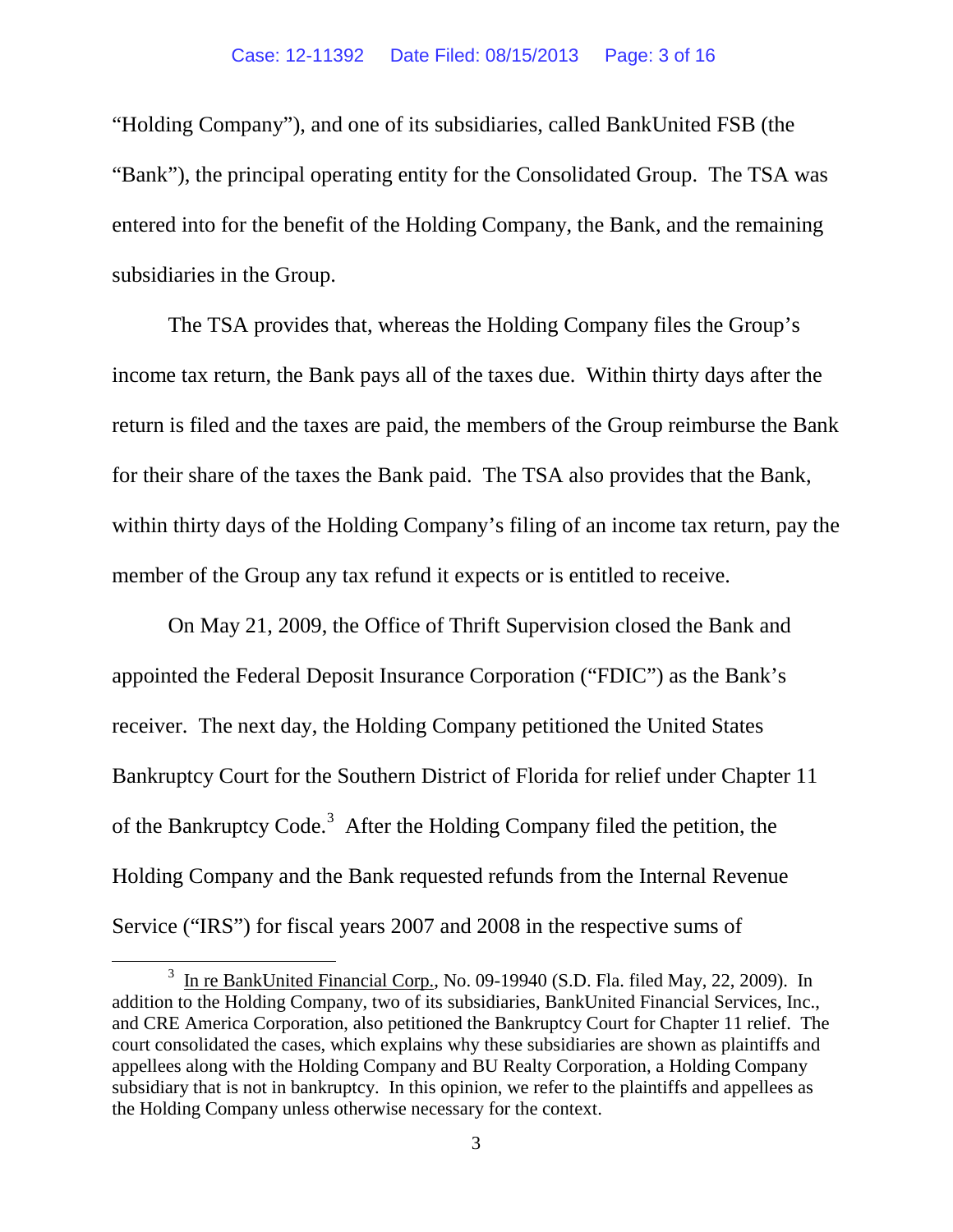\$5,566,878 and \$42,552,226. Their request was granted, and the refunds were sent to the Holding Company. Rather than forward the refunds to the FDIC for distribution as provided in the TSA, however, the Holding Company decided to retain the refunds as an asset of its bankruptcy estate. The FDIC responded to the Holding Company's action by filing a claim in the Chapter 11 proceeding, asserting that it was entitled to receive the refunds so that it could comply with its contractual obligation to distribute them to the members of the Group. With the court's approval, the Holding Company and the FDIC stipulated that the refunds be held in escrow pending the Bankruptcy Court's decision as to whether, as the Holding Company contended, the refunds were an asset of the bankruptcy estate. The Holding Company thereafter commenced an adversary proceeding against the FDIC by filing a multi-count complaint. Counts 1 and 2 are relevant here; Count 1 challenged the sufficiency of the FDIC's claim, and Count 2 sought a declaration that the refunds constituted an asset of the bankruptcy estate.

On cross-motions for summary judgment, the Bankruptcy Court declared that the refunds were indeed assets of the bankruptcy estate. Specifically, on receipt, the refunds became the property of the Holding Company and thus the bankruptcy estate. However, because the Holding Company was required "at some point" in time to transfer the refunds to the FDIC, it became indebted to the FDIC. Record, no. 165, at 22. The Bankruptcy Court therefore granted judgment in favor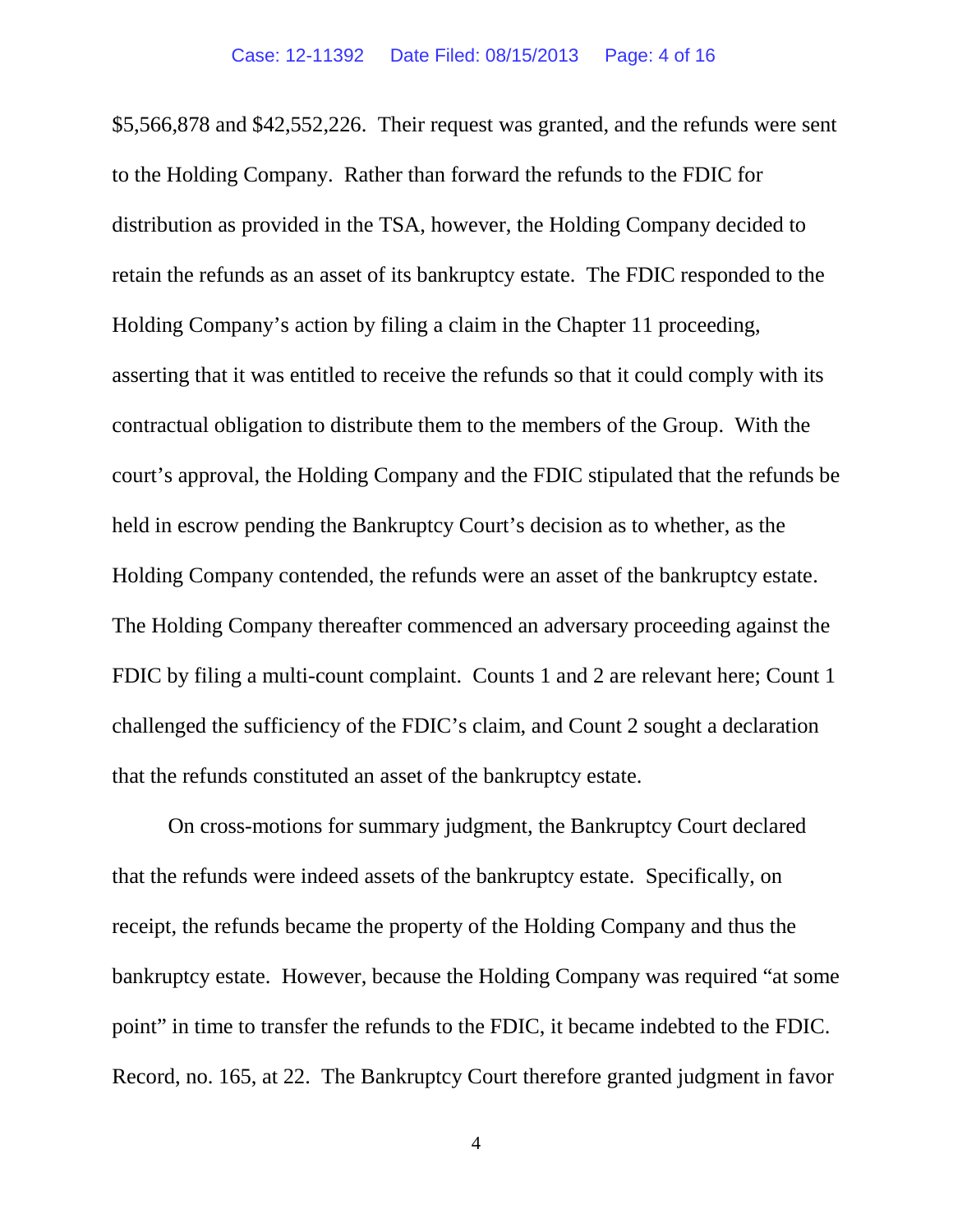of the Holding Company. The parties thereafter requested the Bankruptcy Court to

certify the judgment for appeal to this court. We granted their request and lodged

the appeal. See 28 U.S.C. § 158(d)(2)(A).<sup>[4](#page-4-0)</sup>

II.

The sole issue in this appeal is whether the Bankruptcy Court erred in

declaring the tax refunds an asset of the bankruptcy estate.<sup>[5](#page-4-1)</sup> For ease of discussion,

(i) the judgment, order, or decree involves a question of law as to which there is no controlling decision of the court of appeals for the circuit or of the Supreme Court of the United States, or involves a matter of public importance.

. . . .; or

(iii) an immediate appeal from the judgment, order, or decree may materially advance the progress of the case or proceeding in which the appeal is taken;

and if the court of appeals authorizes the direct appeal of the judgment, order, or decree.

(B) If the bankruptcy court  $\dots$ .

(ii) receives a request made by a majority of the appellants and a majority of appellees (if any) to make the certification described in subparagraph (A); then the bankruptcy court . . . shall make the certification described in subparagraph (A).

<span id="page-4-1"></span> $<sup>5</sup>$  The FDIC contends that 12 U.S.C. § 1821(d)(13)(D) precluded the Bankruptcy Court</sup> from deciding the issue because, in its view, the tax refunds constitute an asset of the FDIC receivership. See 12 U.S.C. § 1821(d)(13)(D) ("Except as otherwise provided, no court shall

<span id="page-4-0"></span><sup>4</sup>  $4\,$  We have jurisdiction to hear a direct appeal of a final judgment from the Bankruptcy Court pursuant to 28 U.S.C. § 158(d)(2). That provision provides in relevant part:

<sup>(</sup>A) The appropriate court of appeals shall have jurisdiction of appeals [from final judgments of bankruptcy judges entered in cases and proceedings referred to bankruptcy judges under 28 U.S.C. § 157] if the bankruptcy court . . . acting on its own motion or on the request of a party to the judgment . . . , or all the appellants and appellees (if any) acting jointly, certify that—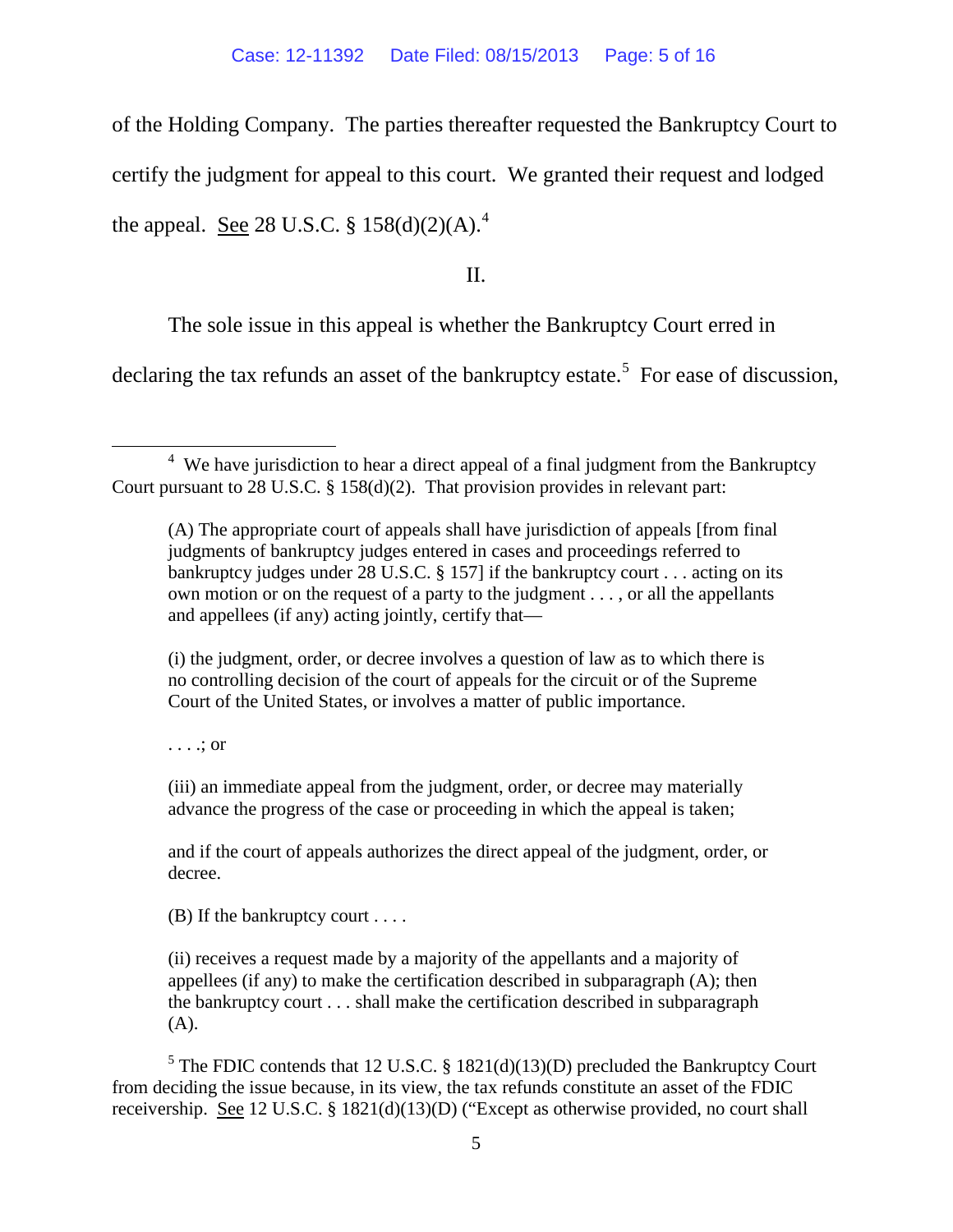we analyze this case as if the controversy occurred prior to the filing of the Chapter 11 petition; the Holding Company refused to turn the refunds over to the Bank for distribution amongst the members of the Consolidated Group. We do so because the Holding Company in bankruptcy stands in the shoes it was wearing prebankruptcy. By the same token, the FDIC stands in the shoes the Bank was wearing. That said, the question for the Bankruptcy Court, and this court, is a matter of contract interpretation. Under the TSA, are the tax refunds the property of the Holding Company?

 $A<sub>1</sub>$ 

The TSA provides that Delaware law governs its enforcement. Record, no.

91-1, at 2. Our inquiry focuses on recital A and sections 2 through 4 of the TSA.

Recital A describes the purpose of the TSA.

A. The [Holding] Company and [the Bank] desire to provide for the allocation of current and deferred income tax assets and liabilities

i<br>I have jurisdiction over . . . any action seeking a determination of rights with respect to[] the assets of [the FDIC receivership]."). According to the FDIC, 12 U.S.C. § 1821(d)(6) provides the only avenue for judicial review of a claim against an asset of the FDIC receivership—and that provision grants federal jurisdiction only to the district court, not the bankruptcy court. See 12 U.S.C. § 1821(d)(6) ("The claimant may . . . file suit on [a claim against the FDIC receivership] in the district or territorial court of the United States for the district within which the depository institution's principal place of business is located or the United States District Court for the District of Columbia (and such court shall have jurisdiction to hear such claim).").

The FDIC's argument is unpersuasive. Section 1821(d)(13)(D) applies only to assets of the FDIC's receivership. It therefore does not preclude the Bankruptcy Court from determining the threshold question of whether the tax refunds are an asset of the bankruptcy estate. In this case, we hold that the tax refunds are not an asset of the bankruptcy estate. The refunds accordingly revert to the FDIC for distribution to the members of the Group in accordance with the provisions of the TSA. The tax refunds will constitute an asset of the receivership if and when a portion of the refunds is distributed to the FDIC receivership.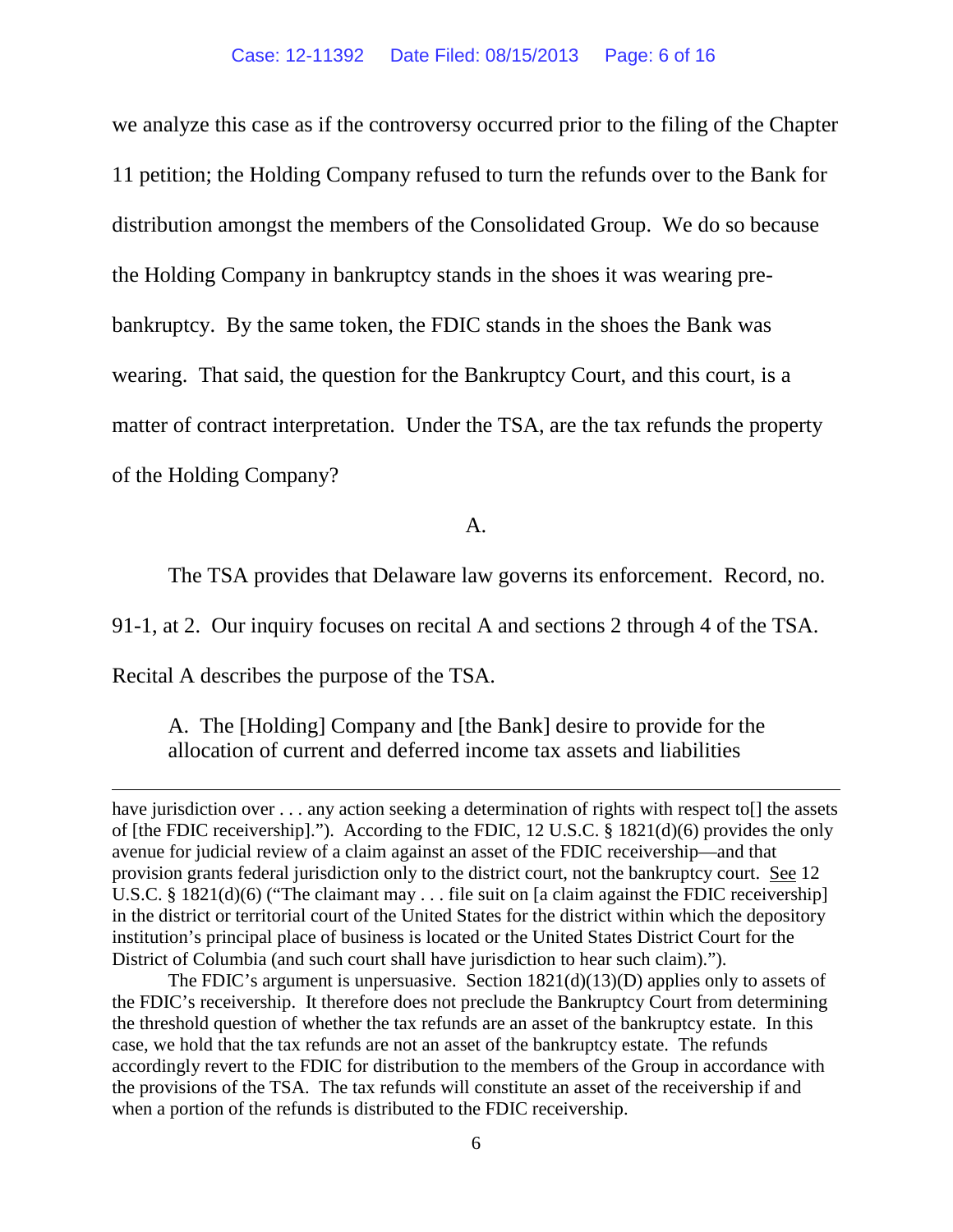between the [Holding] Company, [the Bank] and other members of the [Consolidated] Group.

Id. at 1.

Section 1 of the TSA provides that the Bank, not the Holding Company,

pays all taxes to the government.

1. Payment of Income Taxes. [The Bank] shall be responsible for making all consolidated income tax payments on behalf of the [Group] to the  $[IRS^6]$  $[IRS^6]$  $[IRS^6]$  based upon periodic income tax returns in accordance with the [Internal Revenue] Code, and other payments required from time to time including, but not limited to[,] estimated tax payments, tax penalties and interest, and tax deficiencies.

# Id.

Section 2 of the TSA describes the process in which members of the Group

determine their individual income tax liabilities.

2. Determination of Income Tax Assets and Liabilities. [The Holding Company] and [the Bank] agree to determine the current and deferred income tax assets and liabilities of each member of the [Group] on a separate-entity basis. Each member of the Group will determine its individual portion of the consolidated income tax assets and liabilities in accordance with the [Internal Revenue] Code without regard to any income tax expenses or benefits of other members of the Group and shall record the amounts so determined in accordance with Generally Accepted Accounting Principles ("GAAP"). Each member of the Group shall allocate its income tax assets and liabilities between current and deferred in accordance with GAAP no less frequently than on an annual basis.

Id.

<span id="page-6-0"></span><sup>6</sup>  $6\text{ The TSA applies to payments to all taking authorities. For ease of discussion, we limit}$ the opinion to taxes due the IRS.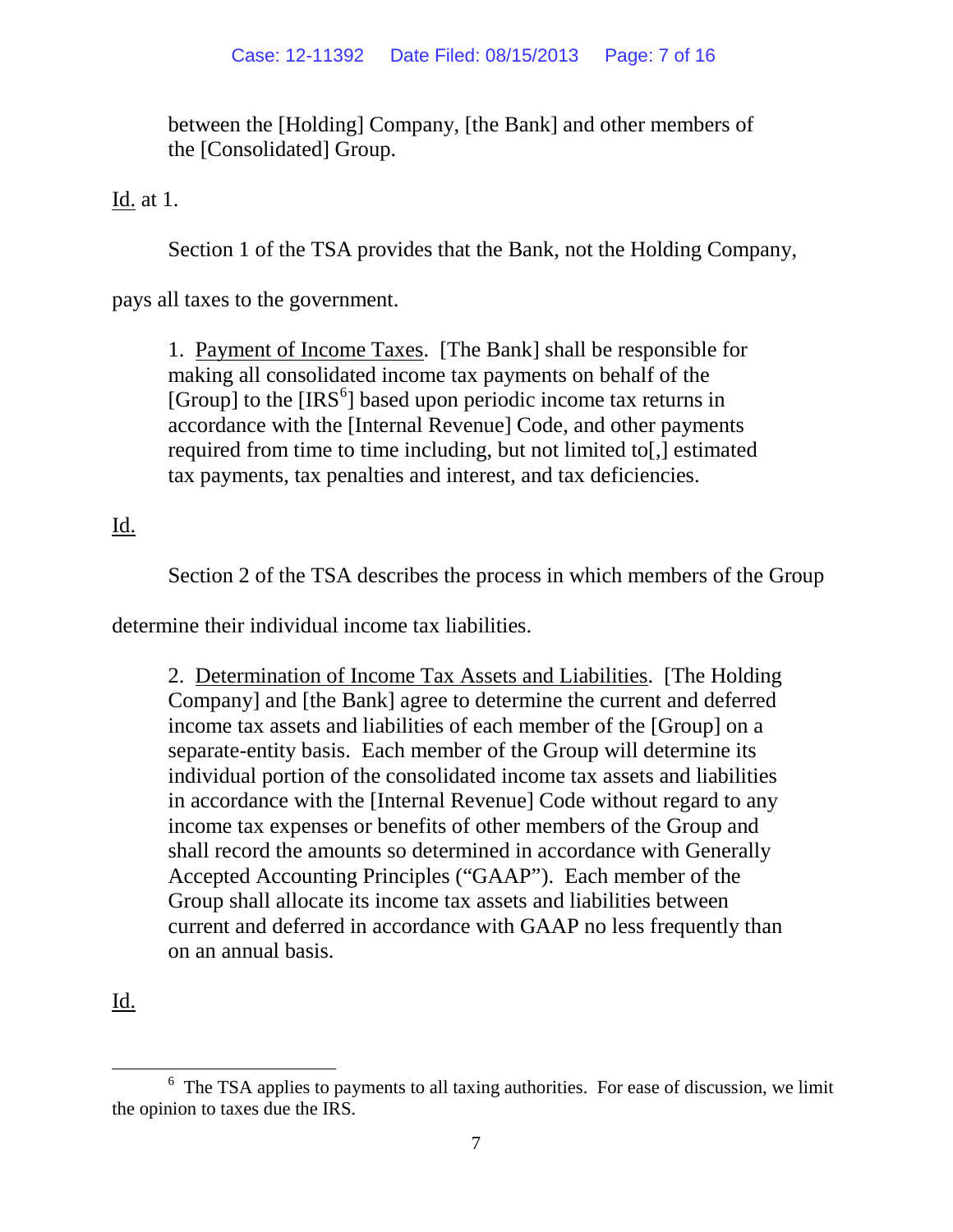Section 3 of the TSA describes how the individually determined income tax

liability for each member of the Group is aggregated and adjusted for the

preparation of a consolidated tax return.

3. Determination of Inter-Company Income Tax Receivables and Payables. Each member of the Group shall record an inter-company income tax receivable or payable with [the Bank] in the amount of its current net income tax asset or liability as determined in Section 2. Upon the filing of any consolidated tax return or amended return, the inter-company income tax receivables or payables of all members of the Group shall be adjusted to reflect its share of the actual consolidated income tax payable or receivable as determined on a separate-entity basis.

Id. at 1-2. It is important to note the difference between the terms "assets" and "receivables," as well as the terms "liabilities" and "payables," as they are used in the TSA. The TSA uses the term "assets" when it refers to tax refunds to which members of the Group are entitled from the government; it uses the term "liabilities" when it refers to taxes that members of the Group owe to the government. The TSA uses the terms "payables" and "receivables" when referring to inter-company obligations. An "income tax payable" refers to the amount that a member owes to the Bank as reimbursement for the Bank paying its share of taxes owed to the government. An "income tax receivable" refers to the amount to which a member is entitled from the Bank as a result of a tax refund from the government.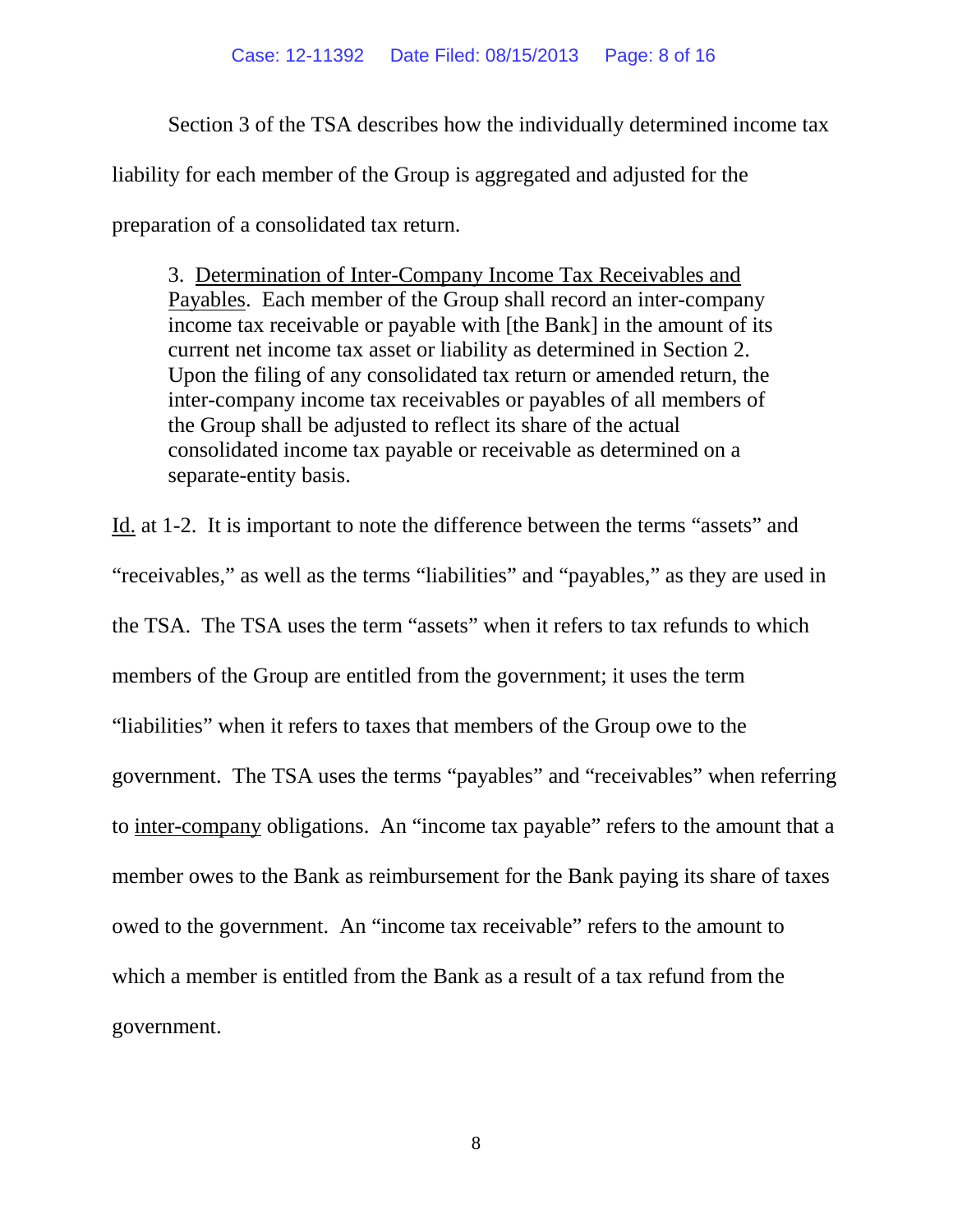Section 4 of the TSA describes the payment and reimbursement process

among the members of the Group:

4. Settlement of Inter-Company Income Tax Receivables and Payables. Within 30 days following the remittance by [the Bank] of any income tax payment, any member of the Group having a net intercompany income tax payable as determined under Section 3 shall pay to [the Bank] such amount as reimbursement for payment of its proportional share of the consolidated current income tax liability. In the event that [the Bank's] separately determined current income tax results in an asset or receivable, the amount of the inter-company settlement shall have the effect of reimbursing [Bank] for 100% of the income tax payment, and at no time shall the amount of unsettled inter-company taxes under this section cause the amount paid by [Bank], net of receipt of inter-company amounts, to exceed the amount that would have been due and payable to the taxing authorities if [Bank] were filing its tax return on a separate-entity basis. Not less frequently than annually following the filing of any periodic income tax return or amended return, and within 30 days of such event, each member of the Group having a net inter-company income tax payable shall pay such amount to [the Bank]; and [the Bank] shall reimburse any member of the Group for net inter-company income tax receivables. Any income tax refunds received by [the Bank] shall be allocated among, and paid to the members of the Group in accordance with Sections 2 and 3.

Id. at 2. The plain language of section 4 of the TSA directs that within thirty days after the Bank pays the taxes owed to the government on behalf of the Group, any member that owed taxes must reimburse the Bank for its proportional share of the Group's tax payment. In the event the Bank itself is entitled to a tax refund, the amount of money transferred to the Bank by members of the group that owed taxes, and whose taxes were paid by the Bank, shall reimburse the Bank 100% for any payment it made on behalf of those members. At no point shall the amount of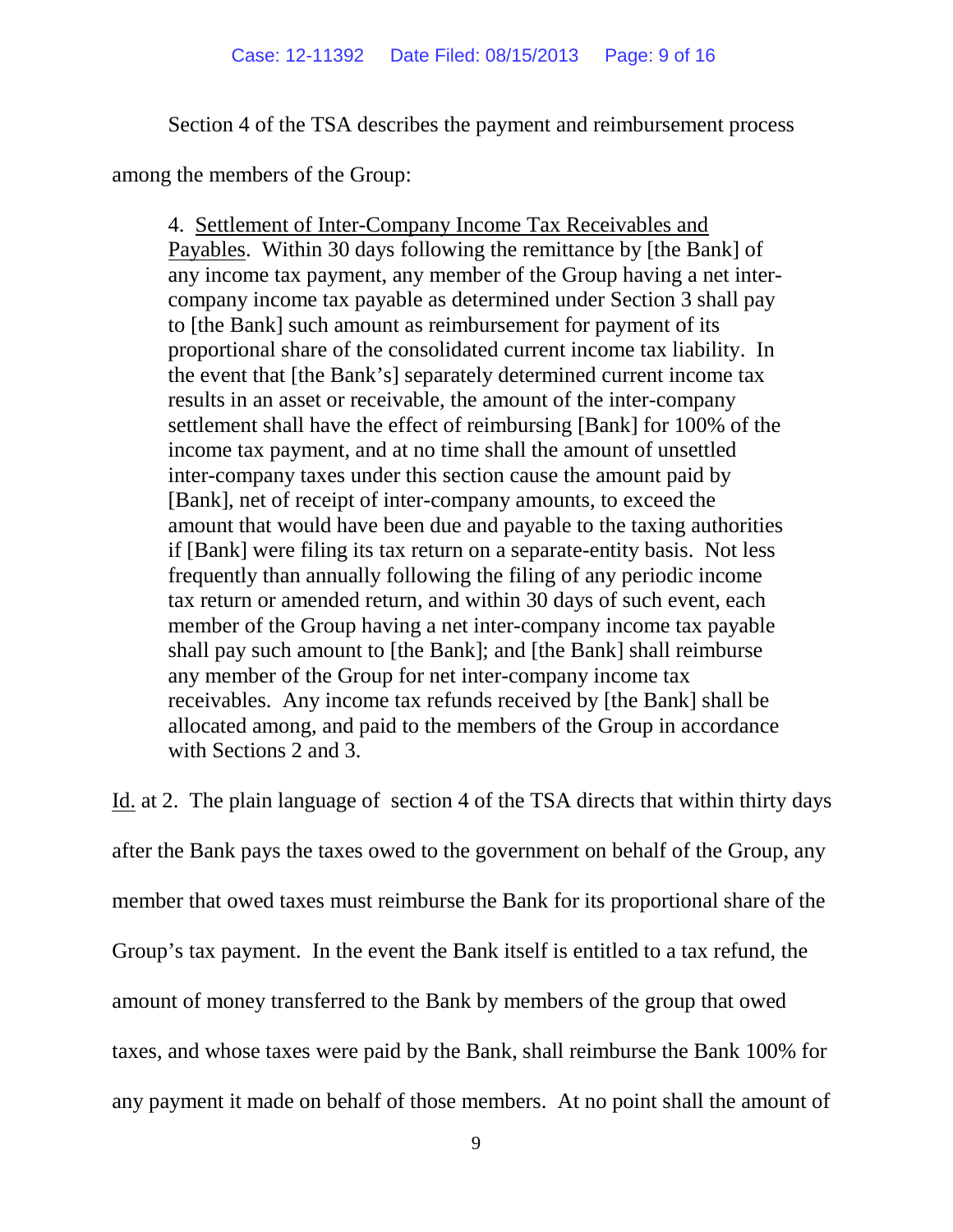#### Case: 12-11392 Date Filed: 08/15/2013 Page: 10 of 16

taxes paid by the Bank on behalf of the group, net of any transfers of money already made by members of the Group to the Bank, exceed the amount of taxes the Bank would have to pay the government were it filing an individual tax return. Within thirty days of the Holding Company's filing of a tax return or an amended return, each member owing taxes shall pay the amount it owes to the Bank, and the Bank shall reimburse any member owed a tax refund. The Bank will distribute tax refunds according to each member's determination of the refund it is due, per Section 2 of the TSA, as adjusted to reflect each member's proportional share of the group's tax assets and liabilities, per Section 3 of the TSA.

It is clear, as the Holding Company has contended, that section 4 contains no words instructing the Holding Company to forward to the Bank any tax refunds it receives. It is also clear, as the Holding Company has acknowledged, that the Bank is obligated to distribute any tax refunds that the Holding Company receives to the Group's members—including to itself and the Holding Company. To do this, the Bank must have possession of the refunds—it must receive them from the Holding Company. Thus, it is clear that the Holding Company must at some point forward the refunds to the Bank.

Section 4 is ambiguous in two respects: first, section 4 does not state when the Holding Company must forward the tax refunds to the Bank, and second, it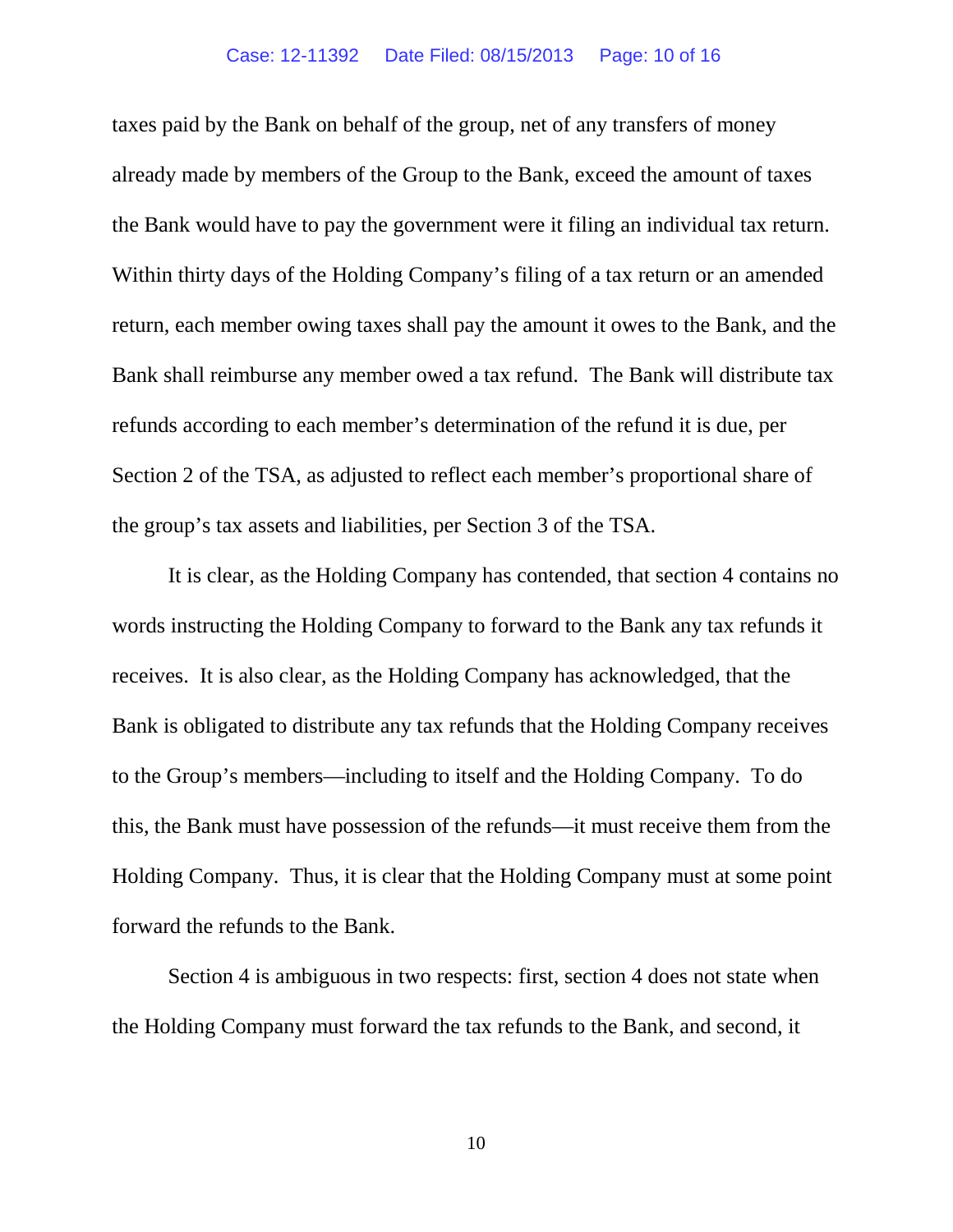does not explain whether the Holding Company "owns" the refunds before forwarding them to the Bank.

### B.

Under Delaware law, the members of the Consolidated Group were free to allocate the ultimate disposition of tax liabilities and tax savings by agreement. See e.g., Abex, Inc. v. Koll Real Estate Group, Inc., No. 13462, 1994 WL 728827, at \*15 (Del. Ch. Dec. 22, 1994) ("[M]embers of the group [may] allocate the ultimate tax liability among themselves by contract.") (citation omitted). Where, as here, operative provisions of a contract are ambiguous, the court's task is to determine the intent of the parties. In Delaware, as in typical common law jurisdictions, the contract "must be read in the light of the intent of the parties as determined by the facts and circumstances surrounding the transaction." Rohner v. Niemann, 380 A.2d 549, 552 (Del. 1977) (citation omitted). In other words, the court infers the parties' intent.

In undertaking to discern the parties' intent, the Bankruptcy Court began with the assumption that at some point, the Holding Company had to forward the tax refunds to the Bank. "There is no question that the [TSA] presumes that at some point the Holding Company is going to deliver a tax refund to the Bank; that is implicit in the [TSA's] provisions that the Bank gives out the allocable shares in any refund to the group." Record, no. 165, at 22. But, in the next breath, the court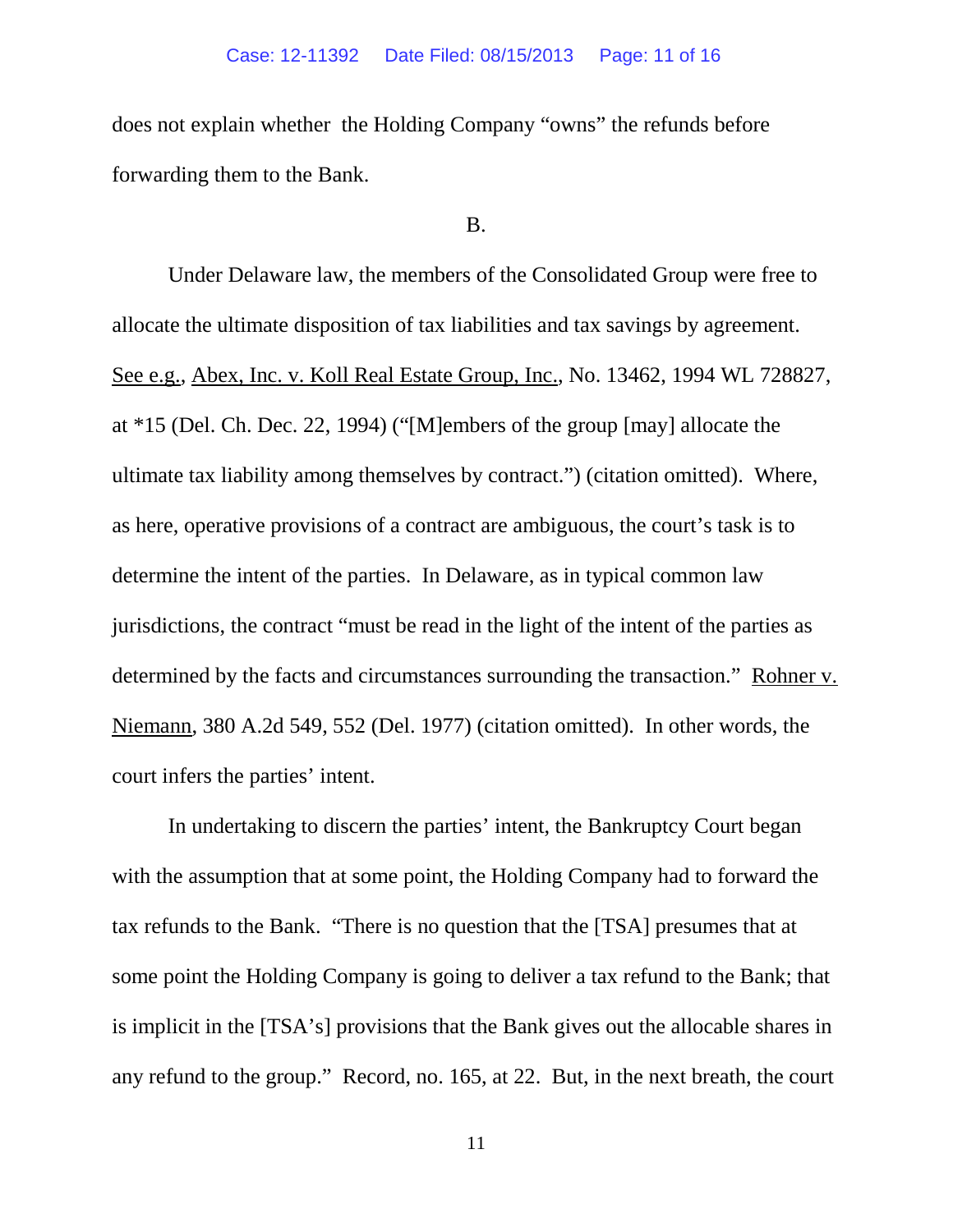flatly contradicted this presumption, with the statement that "there is also no question that the [TSA] does not require the Holding Company to deliver those funds to the Bank . . . ." Id. According to the court, the TSA did not require the Holding Company to deliver the funds because there is nothing "in the [TSA to] suggest that the Holding Company accepts those funds from the IRS in any kind of trust or agency capacity or holds those funds under any specialized status that would cause those funds to be considered something other than the property of the Holding Company when in its possession." Id. In stating that there is nothing "in the [TSA to] suggest," the court was holding that there is nothing in the language of the TSA that would imply that the refunds, while in the hands of the Holding Company, were anything other than unencumbered assets of the company.

Yet, the court ultimately found that the Holding Company became indebted to the Bank in a sum equivalent to the amount of the refunds it received from the IRS. The court appears to reach this finding by noting that the TSA describes

the entire relationship between the various members of the [Group] . . . only in terms of payables and receivables—inter-company debts and claims. Depending on how the tax balance sheet obligations are set up at a particular time, the fact that the Bank, when it holds the funds, stands as the debtor or creditor, does not change the fact that when the Holding Company holds the funds it also has the status of the debtor or creditor.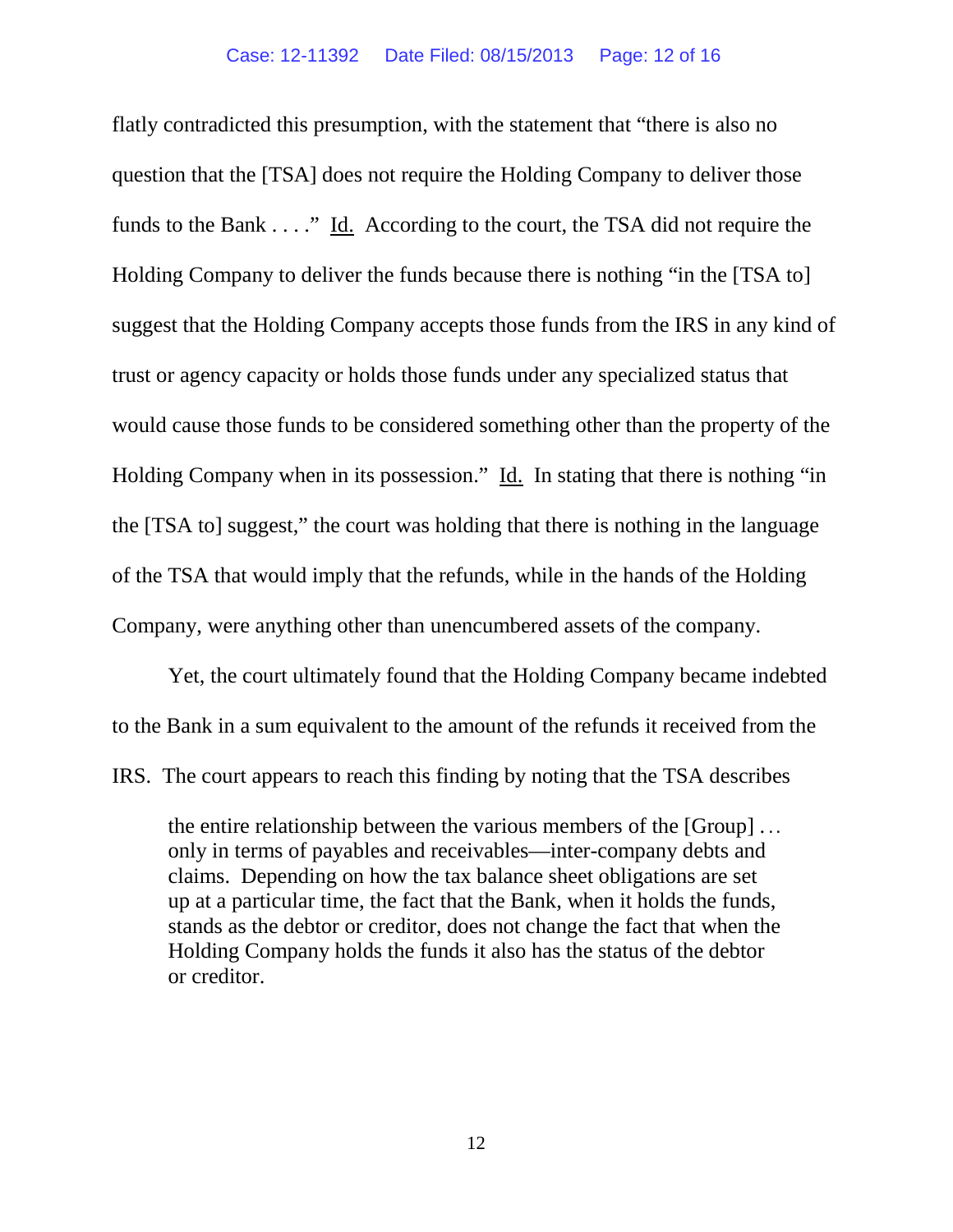Id. at 22-23.<sup>[7](#page-12-0)</sup> In short, the Holding Company is the Bank's debtor. The tax refunds are assets of the Holding Company. In the Bankruptcy Court's view, if the Holding Company does not forward the refunds to the Bank, the Bank's only recourse is to sue the Holding Company, obtain a money judgment, and, if necessary, satisfy that judgment via the writs provided by the forum for obtaining the satisfaction of money judgments. Since the Holding Company is in bankruptcy, the Bank, i.e., the FDIC as its receiver, must file a claim as an unsecured creditor.

### $C_{\cdot}$

Although the TSA does not contain a provision expressly requiring the Holding Company to forward the tax refunds to the Bank on receipt, it is obvious to us that this is what the parties intended. That is, they did not intend that the Holding Company keep the refunds and incorporate them into its own portfolio, as if the Bank had loaned the refunds to the Holding Company unencumbered.<sup>[8](#page-12-1)</sup>

A debtor-creditor relationship is created by consent, express or implied. We find no words in the TSA from which it could reasonably be inferred that the parties agreed that the Holding Company would retain the tax refunds as a company asset and, in lieu of forwarding them to the Bank, would be indebted to

<span id="page-12-0"></span><sup>7</sup>  $\frac{7}{1}$  Although the court did not cite the provisions of the TSA referred to, we assume that it was referring primarily to words—"payables" and "receivables"—in section 4.

<span id="page-12-1"></span><sup>&</sup>lt;sup>8</sup> In holding that the parties intended a debtor-creditor relationship, the Bankruptcy Court implicitly eschewed the thought that the Holding Company tortiously converted the tax refunds, in which case it would not be liable to the Bank as a debtor but as a tortfeasor.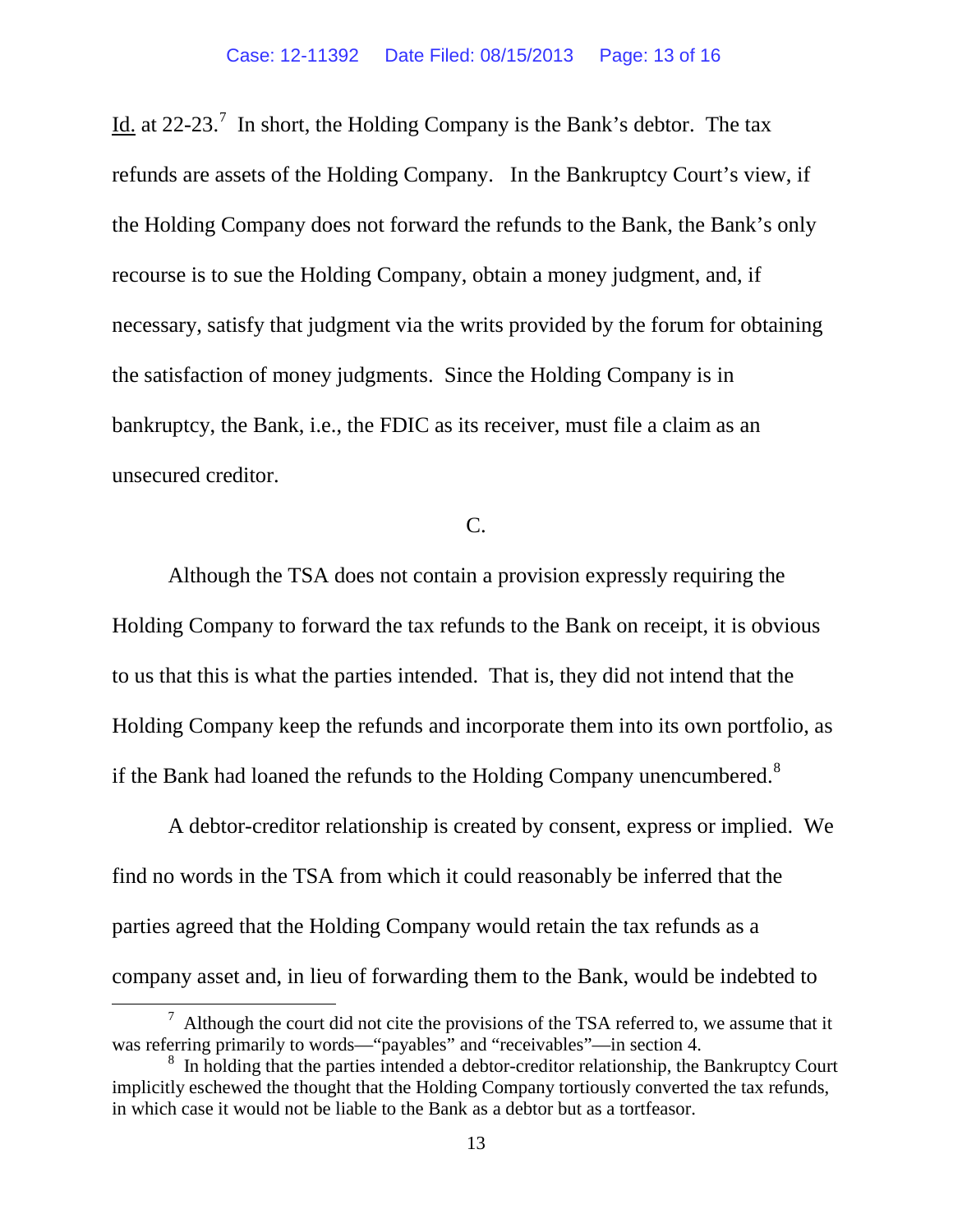### Case: 12-11392 Date Filed: 08/15/2013 Page: 14 of 16

the Bank in the amount of the refunds. Nor do we find any words from which the terms of the indebtedness could be inferred. If, as the Bankruptcy Court concluded, the parties created a debtor-creditor relationship, we would expect to find some means of protection for the creditor that would help guarantee the debtor's obligation, such as a fixed interest rate, a fixed maturity date, or the ability to accelerate payment upon default. See Lasker v. Mcdonnell & Co., Inc, No. 3560, 1975 WL 1950, at \*10 (Del. Ch. July 9, 1975). The Bankruptcy Court found none of these elements. All it found was that the Holding Company would "deliver a tax refund to the Bank" at "some point" in time.

The effect of the Bankruptcy Court's decision that the tax refunds constitute an unencumbered asset of the Holding Company is to frustrate the Bank's ability to discharge its obligation to distribute to the members of the Group the portion of the tax refunds to which they are entitled. In short, the court's decision undermines a paramount purpose of the TSA, which is to ensure that the tax refunds are delivered to the Group's members in full and with dispatch.

If the court's decision is allowed to stand, this is what would transpire if the Holding Company and the Bank were in a debtor-creditor relationship. If the Holding Company refused to forward the tax refunds on receipt, the Bank's only recourse would be to file suit. Assuming the litigation were successful, the Holding Company, the Bank, and the other members of the Group would share in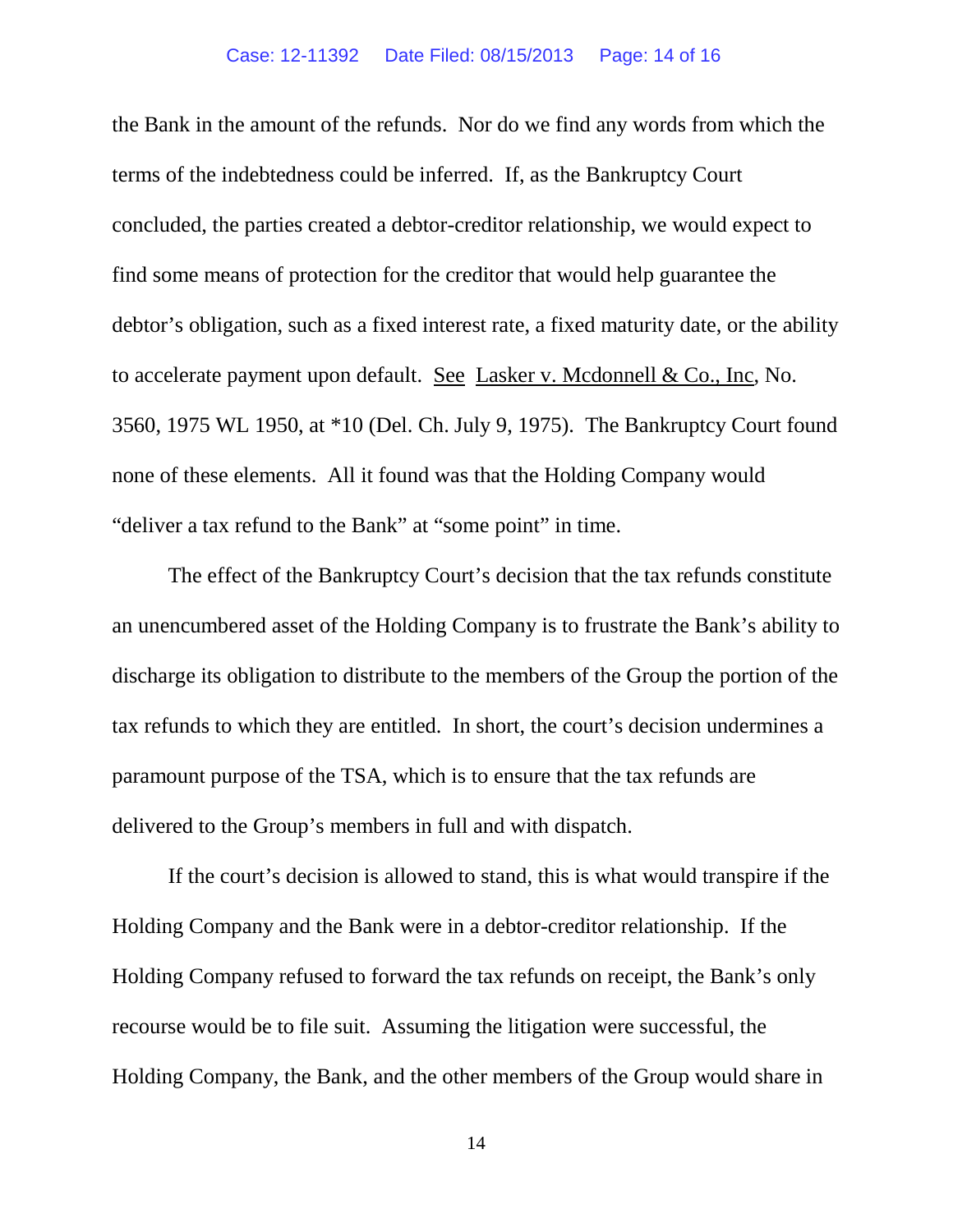the litigation expenses the bank incurred in collecting on the Holding Company's debt. Thus, before the Bank would give these beneficiaries their portion of the refunds, it would subtract such expenses from the amount of the refunds available for distribution. We cannot imagine that the Bank and the other subsidiary corporations in the Group contemplated this scenario when the Bank and the Holding Company signed the TSA.

### III.

The relationship between the Holding Company and the Bank is not a debtor-creditor relationship. When the Holding Company received the tax refunds, it held the funds intact—as if in escrow—for the benefit of the Bank and thus the remaining members of the Consolidated Group. The parties intended that the Holding Company would promptly forward the refunds to the Bank so that the Bank could, in turn, forward them on to the Group's members. In the Bank's hands, the tax refunds occupied the same status as they did in the Holding Company's hands—they were tax refunds for distribution in accordance with the TSA.

For these reasons, we reverse the Bankruptcy Court's judgment and direct the Bankruptcy Court to vacate its decision declaring the tax refunds the property of the bankruptcy estate and to instruct the Holding Company to forward the funds